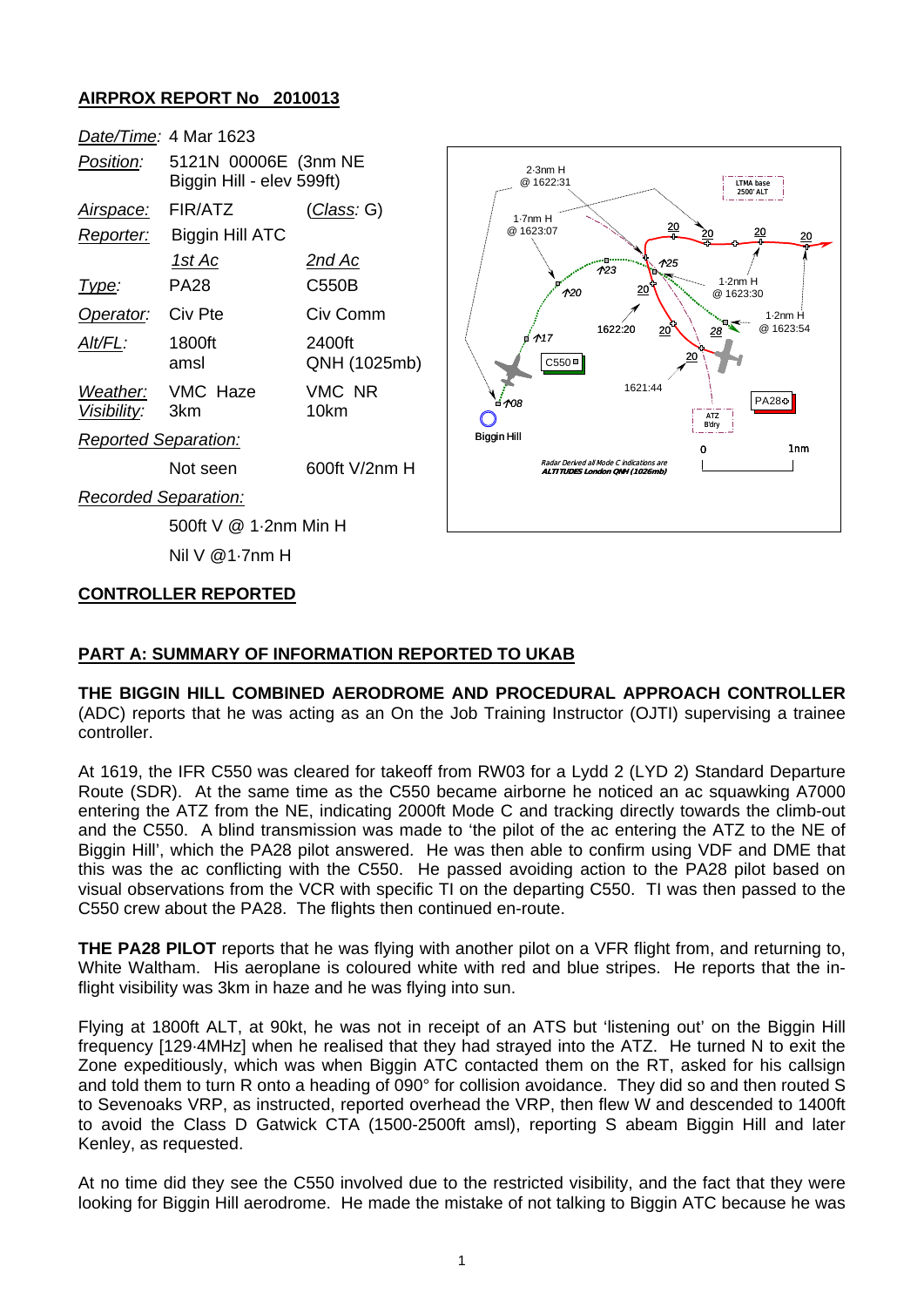intent on seeing the aerodrome, and by the time he realised from the DME reading that they had strayed into the ATZ, they were concentrating on exiting the Zone. Furthermore, at that time the frequency was fairly busy.

He contacted Biggin Hill ATC after landing to apologise for straying, he thought 0·4nm, into their ATZ, and to explain that on this VFR flight, although he had tuned the Biggin VOR/DME frequencies into the NAV equipment, he had been unable to see Biggin Hill aerodrome because of looking into sun through the late afternoon haze.

**THE CESSNA C550B PILOT** reports that he was departing from RW03 at Biggin Hill bound for Nice under IFR. His ac has a white and red livery and the HISLs were on. The assigned squawk was selected with Mode C; Mode S and TCAS are fitted. In receipt of a FIS (sic) from Biggin Hill Approach on 129·4MHz, climbing to 2400ft Biggin QNH (1025mb) in VMC at 170kt on departure from RW03, they noticed on the TCAS an ac 2nm away to the NNE. They never saw the other ac visually whilst looking out for it – only on the TCAS display. The other ac passed 2nm away down their port side some 600ft below his ac. When flying the SDR, the initial turn is at 1nm towards the E, but no TCAS alert occurred at any time. They were flying in VMC at all times.

**ATSI** reports that Biggin Hill ATC is not equipped to provide any surveillance services. It is, however, supplied with an Aerodrome Traffic Monitor (ATM), fitted in the VCR, which displays surveillance data provided by LTC Swanwick.

The ADC and Approach positions at Biggin Hill were bandboxed and were being operated by a Mentor and a trainee. The C550 crew was issued with its outbound clearance from Biggin Hill, whilst taxying for departure from RW03: *"Lydd 2 departure right turn 1 DME on track Detling squawk 2-2-0- 3"*. The SDRs are notified in the UK AIP at AD 2-EGKB-1-9. The LYD 2 departure is for flights to the S via G27 (R803), routeing DET-LYD. Note 2 adds: 'Departures from RW03, after noise abatement, turn right to intercept DET RDL 278° to DET'. The C550 crew was instructed to climb to 2400ft QNH (1025mb). Prior to departure, at 1621, the C550 pilot was informed about traffic to the E that would be crossing overhead the upwind end of the runway at 1600ft. After acknowledging this information, the C550 crew was cleared for take-off, with confirmation of its R turn at 1 DME. The radar recordings show that, at the time, this traffic, which was joining the cct, was about 2·2nm SE of the airport. Additionally, another ac, squawking 7000 - the subject PA28, which had not contacted Biggin Hill, is shown 2·7nm ENE of the airport, tracking W, at an altitude of 2000ft unverified Mode C.

The mentor reported that at the time the C550 was airborne, he noticed, on the ATM, the unknown traffic entering the ATZ from the NE, tracking towards the RW03 climb-out. The Biggin Hill ATZ is defined in the UK AIP, Page AD 2-EGKB-1-5, as a 'Circle radius 2·5nm centred on the longest notified runway (03/21), surface to 2000ft aal. Aerodrome elevation is 599ft. The ADC made a blind transmission at 1622:00 *"The station to the Northeast of Biggin Hill callsign"*. The PA28 pilot responded and was instructed to remain outside the ATZ. After apologising, the PA28 pilot said at about 1622:20 that he was at a range of 2·1nm and would turn further R to head N. The radar recordings show the PA28 in a R turn at 2000ft unverified Mode C London QNH (1026mb), 2·3nm NE of the aerodrome. After checking the VDF and DME, the mentor confirmed he was able to establish visual contact with the PA28. Observing that the PA28 was still tracking towards the RW03 climb-out, the mentor transmitted "[PA28 C/S] *turn right route eastbound avoiding action traffic is a Citation just airborne from runway 0-3 will be routeing eastbound climbing to altitude 2 thousand 4 hundred feet IFR"*. The pilot reported turning and establishing on an easterly heading. TI was then issued to the C550 crew *"traffic information is a light aircraft…approximately 3 and a half miles to the northeast of Biggin Hill tracking eastbound"*. Following co-ordination with LTC, the C550 crew was instructed to climb to an altitude of 3000ft. The pilot read back the climb instruction, adding he was turning R.

[UKAB Note (1): The Heathrow 23cm Radar recording shows the PA28 maintaining 2000ft London QNH (1026mb) unverified Mode C – about 1400ft aal - as it crosses the lateral boundary into the Biggin Hill ATZ. The PA28 continues in a wide R turn maintaining altitude and the C550 is first shown climbing on runway heading passing 800ft Mode C at 1622:31, as the PA28 exits the ATZ to the NE of the aerodrome. The PA28 turns easterly and at 1623:07, is 1·7nm ENE of the C550, which is co-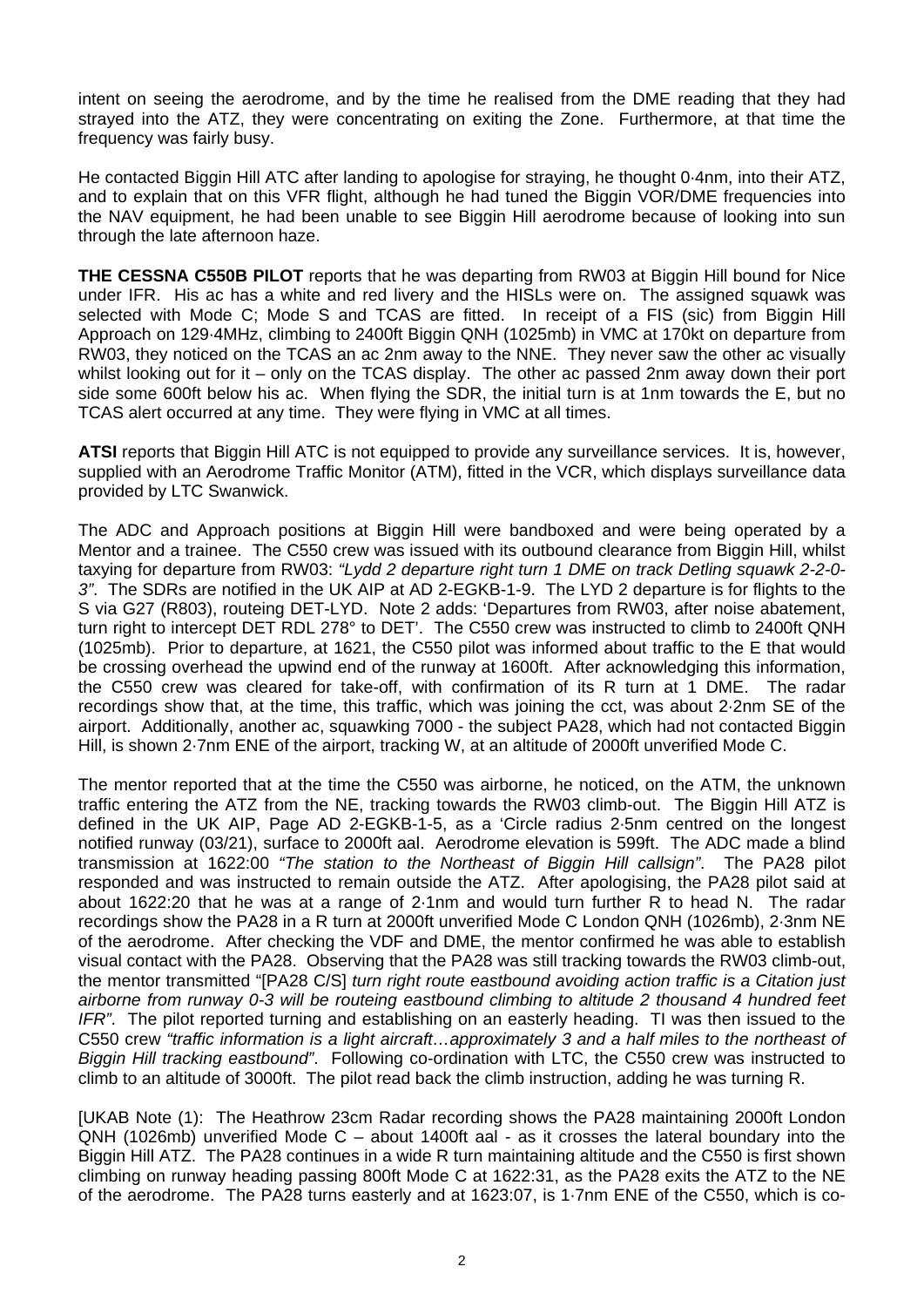altitude climbing through 2000ft London QNH unverified Mode C having commenced its right turn. The C550 continues to turn inside the track of the PA28. At 1623:30, minimum horizontal separation of 1·2nm is reached, as the tracks of the subject ac start to diverge the C550, passing 2500ft London QNH, enters the Class A London TMA. The PA28 maintains 2000ft throughout within Class G airspace as it clears easterly, horizontal separation increasing after 1623:54.]

Rule 45 of The Rules of the Air Regulations 2007, requires certain conditions to be met for ac wishing to enter an ATZ. Of relevance to this Airprox:

'An aircraft shall not fly, take off or land within the aerodrome traffic zone of an aerodrome unless the commander of the aircraft has complied with (certain) paragraphs'.

This includes:

'If the aerodrome has an air traffic control unit the commander shall obtain the permission of the air traffic control unit to enable the flight to be conducted safely within the zone'. Additionally: 'the commander of an aircraft flying within the aerodrome traffic zone of an aerodrome shall: (a) cause a continuous watch to be maintained on the appropriate radio frequency notified for communications at the aerodrome; or (b) if this is not possible, cause a watch to be kept for such instructions as may be issued by visual means; and (c) if the aircraft is fitted with means of communication by radio with the ground, communicate his position and height to the air traffic control unit, the flight information service unit or the air/ground communication service at the aerodrome (as the case may be) on entering the zone and immediately prior to leaving it'.

The MATS Part 1, Section 2, Chapter 1, Paragraph 2, states the responsibilities of Aerodrome Control:

'Aerodrome Control is responsible for issuing information and instructions to aircraft under its control to achieve a safe, orderly and expeditious flow of air traffic and to assist pilots in preventing collisions between: a) aircraft flying in, and in the vicinity of, the ATZ'.

The ADC did well to observe and establish the identity of an unknown ac entering the Biggin Hill ATZ [without permission]. In accordance with the responsibilities of Aerodrome Control, he issued instructions to the PA28, intended to resolve a confliction with the outbound C550 and passed the pilot of the latter information about the presence of the other traffic. There is no requirement to separate IFR/VFR traffic in Class G airspace.

### **PART B: SUMMARY OF THE BOARD'S DISCUSSIONS**

Information available included reports from the pilots of both ac, transcripts of the relevant RT frequencies, radar video recordings and a report from the controller involved and the ATC authority.

The comprehensive ATSI report had confirmed the essential elements of this Airprox between the C550 Citation departing IFR and the PA28, whose pilot had inadvertently entered the Biggin Hill ATZ whilst in transit under VFR. It was evident to the Board that the mentor had recognised what was happening from observation of the ATM, astutely obtained RT contact with the PA28 pilot who was fortunately monitoring the Biggin Hill Tower frequency and having already realized his error, was already endeavouring to exit the ATZ to the N. The controller was then able to issue further avoiding action instructions by turning the PA28 to the E and thereby ensuring that any conflict between the PA28 and the C550's SDR was expeditiously resolved. This Airprox was, therefore, a good example of the intrinsic benefit of monitoring local frequencies when transiting close to an aerodrome, which subsequently enabled the PA28 pilot to receive a prompt warning about the outbound C550. Controller Members believed that the mentor showed sound appreciation of the developing situation, exercised good judgement and provided a helpful ATS to the C550 flight – an Aerodrome Control and Procedural Approach Service - not a FIS as the C550 pilot thought. Although ATC was not required to effect separation between these IFR and VFR flights, the mentor acted wisely by ensuring the